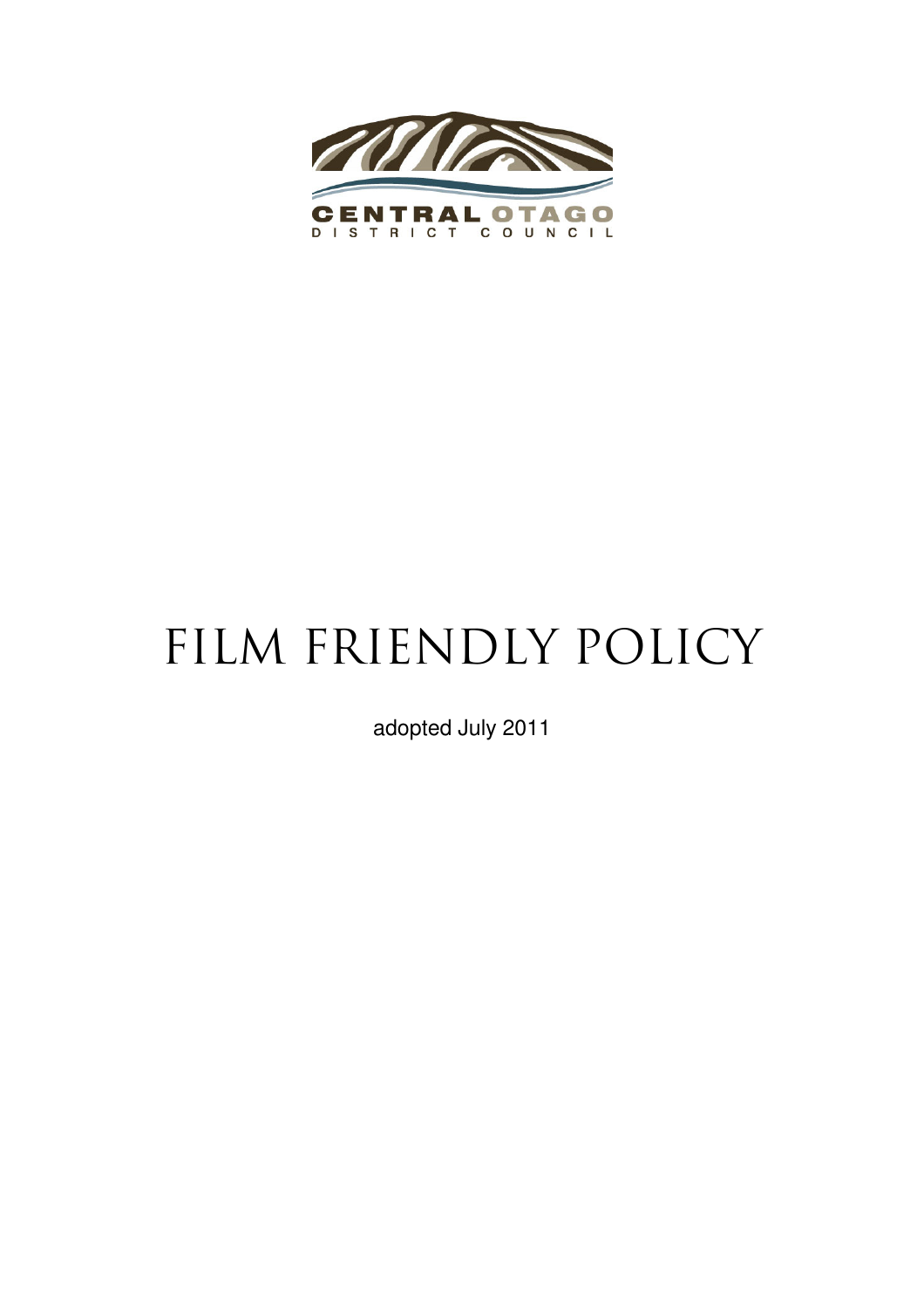# **1. Purpose**

The partnership agreement for Film Friendly Regulations signed by the Central Otago District Council and Film New Zealand sets out the responsibilities of both parties for the application of the NZ Local Government filming protocols. Under these protocols there are conditions both Film New Zealand and the District Council are required to meet. It states that the Central Otago District Council must:

- Provide a supportive environment for the film industry.
- Take steps to adopt the principles of New Zealand Local Government Film protocol.
- Agree to develop best practise film friendly process involving a film friendly policy.

# **2. Vision**

Central Otago is a preferred destination for production companies to base filming activities that is well supported by the Council and the community.

## **3. Scope of Policy**

This document provides guidance for the attraction of film and television production to the Central Otago District. The policy details the levels of assistance and service that will be provided by the Council and outlines the expectations of the Council with regard to the obligations and requirements that will be placed upon inbound production companies.

## **4. Policy Objectives**

- To provide guidance to potential production companies on Council's procedures and conditions.
- To establish responsibilities for the coordination of a Film Liaison Office

#### **5. Outcomes**

Implementation of this policy will:

- 1. Promote, facilitate and assist the work of the film and television industry within the Central Otago District.
- 2. Promote the Central Otago District as a film-friendly and attractive filming location.
- 3. Increase the number of film and television production companies choosing the Central Otago District as a preferred location.
- 4. Enhance the reputation and profile of the Central Otago District by offering a coordinated high quality service.
- 5. Enhance the profile of the Central Otago District through the effective promotion of the website, ensuring the information contained within the website is current and reliable.
- 6. Recognise the cultural, tourism and economic benefits derived from filming activity in the Central Otago District.
- 7. Promote the local private sector, facilities and services to inbound production companies where possible.
- 8. Provide scope for local companies to provide services to production activity, create employment opportunities and encourage media related business to locate in the district.

#### **6. Strategies**

These outcomes will be achieved by:

• Acting as an advocate for the Central Otago District as a prime film location.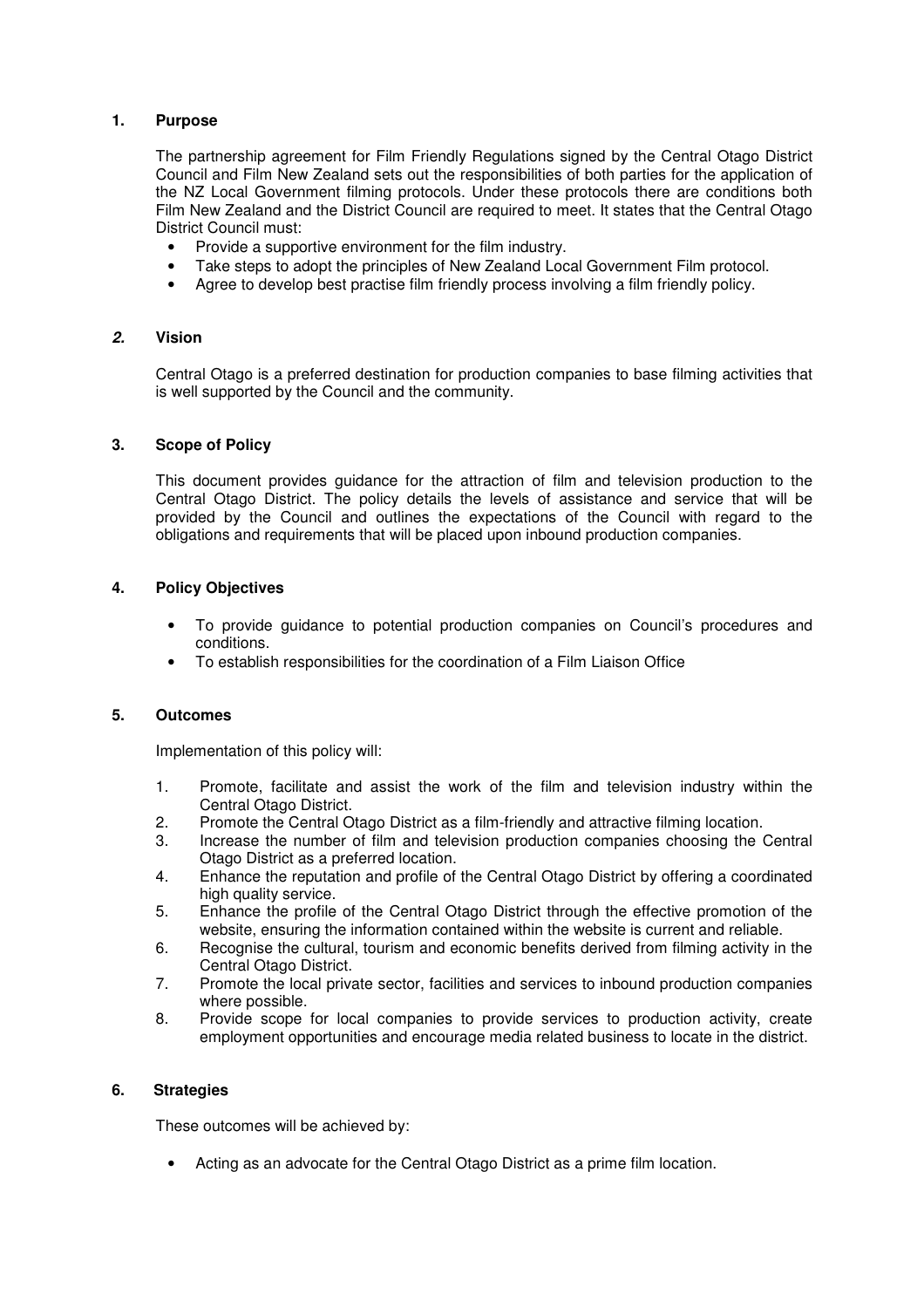- Providing a high level of service with timely responses to the film location and notification process.
- Developing and maintaining systems for information and requests for service to the film community.
- Encouraging the film industry to adhere to Council policy and filming guidelines.
- Monitoring the level of film activity to ensure minimum impact on residents and businesses.
- Promoting the district through website development.
- Leveraging off major productions being filmed in the wider region.

# **7. Filming Activity Notification**

All Film Production companies intending to undertake significant filming activity within Central Otago District are requested to fill out a "Filming Activity Notification Form". This will ensure that Council is able to provide an efficient response. As required Council facilitation or actions will only commence once this has been lodged it is suggested that lodgement takes place at least one month before planned filming commences.

- In most instances filming within Central Otago does not require a permit or consent. However, depending on what is being undertaken there are exceptions to this.
- Some specific activities, including the construction of significant structures and major site works will require a consent or permit from Council. Normal consent fees and timeframes apply in these situations.
- Council is responsible for administering a range of facilities, reserves and other land that can be used for filming purpose. In most instance there is no or minimal charge for using these. However, a charge or bond may be imposed if there is a significant use.
- Council is responsible for administering a number of roads for which there is a requirement for having a traffic management plan (TMP) approved.
- Council has an extensive range of contacts within the local community. This includes business, accommodation, community and heritage. If a need is identified then Council may be able to assist.

The timeframe for the issue of any consents or permits is dependent upon to the location and the activity's potential impact on the amenity of residents, traders and traffic.

#### **8. Coordination Within Council**

Filming activity impacts on many Council departments and the Film Liaison Officer will coordinate across the relevant Council departments. Liaising between all of these departments to support filming activity is essential to the provision of an efficient, effective service, which develops and maintains excellent relationships between the film industry, the district and its residents, traders and visitors.

If appropriate a meeting between the Production Company and affected Council departments will be arranged.

# **9. Damage to Council Property**

Any damage caused by the production company shall be repaired to the original condition in which the property stood at the time of damage. This shall be at the expense of the production company. All costs associated with clearing litter and other waste generated by their activities, and for any damage to parks, irrigation, roads and other Council property will be borne by the production company.